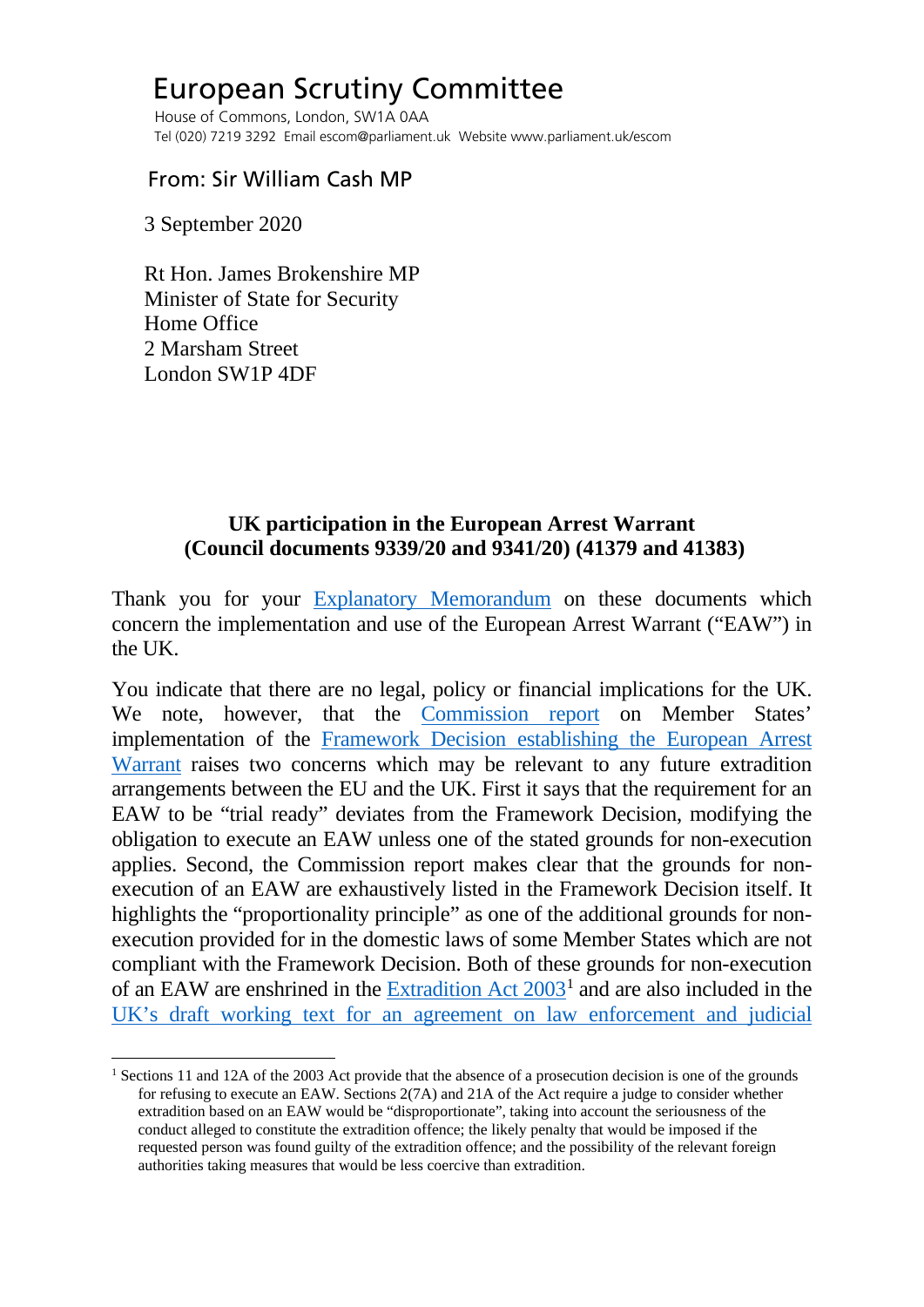[cooperation in criminal matters.](https://assets.publishing.service.gov.uk/government/uploads/system/uploads/attachment_data/file/886019/DRAFT_Agreement_on_Law_Enforcement_and_Judicial_Cooperation_in_Criminal_Matters.pdf)<sup>[2](#page-1-0)</sup> They do not form part of the **EU**'s draft legal [text,](https://ec.europa.eu/info/sites/info/files/200318-draft-agreement-gen.pdf) nor are similar provisions contained in the [surrender agreement between the](https://eur-lex.europa.eu/legal-content/EN/TXT/PDF/?uri=CELEX:22006A1021(01)&from=EN)  [EU and Iceland and Norway.](https://eur-lex.europa.eu/legal-content/EN/TXT/PDF/?uri=CELEX:22006A1021(01)&from=EN)

The EU and UK positions appear difficult to reconcile. We ask you to clarify:

- your reasons for considering that a "trial readiness" test and a proportionality test are consistent with the EAW Framework Decision;
- the importance you attach to maintaining the same tests in any future arrangements on surrender/extradition agreed with the EU; and
- the progress being made on this aspect of the future relationship negotiations with the EU.

The [Impact Assessment](https://assets.publishing.service.gov.uk/government/uploads/system/uploads/attachment_data/file/326698/41670_Cm_8897_Accessible.pdf) which the then Government published in July 2014 to inform its decision to rejoin the EAW concluded that participation in the Schengen Information System (SIS II) would "maximise the UK's ability to identify and arrest people who pose a threat to public safety and security and make sure that they are brought to justice".<sup>[3](#page-1-1)</sup> The European Commission considers that there are legal as well as political constraints which preclude the UK from participating in SIS II after transition. Should this view prevail in the future relationship negotiations (locking the UK out of SIS II), would it affect your assessment of the benefits of agreeing new extradition/surrender arrangements with the EU or the compromises the Government might be willing to make?

The [surrender agreement between the EU and Iceland and Norway](https://eur-lex.europa.eu/legal-content/EN/TXT/PDF/?uri=CELEX:22006A1021(01)&from=EN) is the only precedent for a third country agreement offering terms similar to those provided under the EAW Framework Decision. The agreement requires the parties to set up a mechanism for sharing relevant case law of the CJEU and domestic courts in Iceland and Norway, including case law relating to similar surrender instruments (such as the EAW), with a view to ensuring "as uniform an application and interpretation as possible" of the agreement. Would such a mechanism address the Government's concern that the CJEU should not have any jurisdiction in the UK after transition?[4](#page-1-2)

Finally, you state:

Under the Withdrawal Agreement, the UK and the EU have agreed to establish arrangements based on streamlined procedures and time limits to

<span id="page-1-0"></span><sup>2</sup> See Articles SURR 7 and 8 in Part 4 of the draft text.

<span id="page-1-1"></span><sup>3</sup> See p.72 of Command Paper 8897.

<span id="page-1-2"></span><sup>4</sup> See p.3 of Command Paper 211, published in February 2020, on *The Future Relationship with the EU: The UK's Approach to Negotiations*.